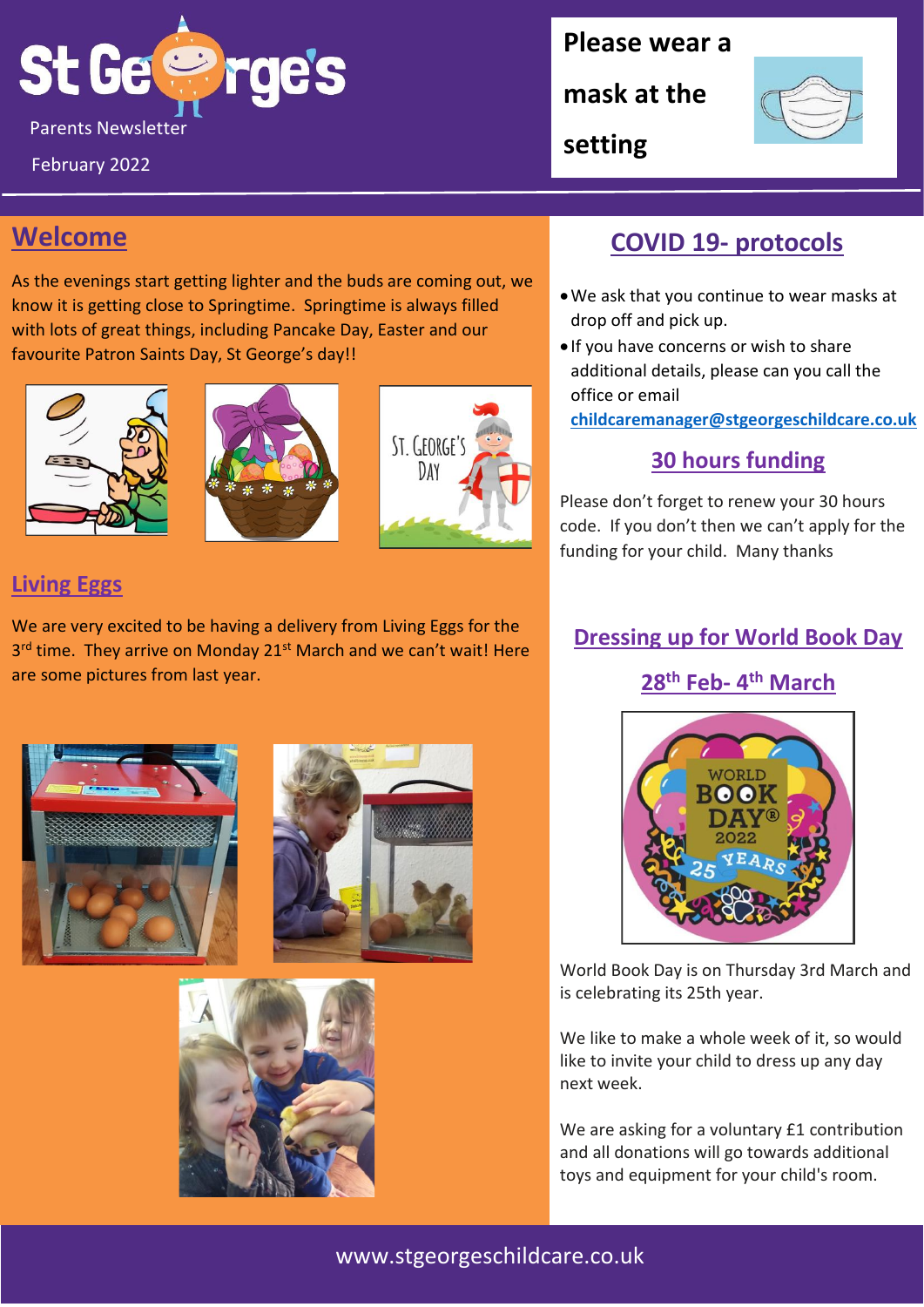# Useful information

#### **Lost property**



This bag and its contents were left at St George's after our Christmas fair and haven't been claimed.

If you know who they belong to, please let the office know.

## **Request from Badgers room**

If you are out and about over the next week or so, please can you look out for some twigs and moss.

Badgers are planning some fun craft activities and would appreciate any contributions.

Many thanks



# Holiday Club



**Easter Holiday club bookings are open now from 4-14th April.**

Holiday club have enjoyed making many different types of crafts this week.

Sherrell (one of our Catering Managers) brought in some heart shaped potatoes, the children decided to make Valentines cards by printing the potatoes with paint. They have also made lots of jewellery, colourings and word searches.

They also had lots of fun and fresh air playing in the garden but everyone stayed inside on the Friday during the storm and played team games and enjoyed a hot chocolate.

**Diary Dates** 



| <b>World Book</b><br>Day dressing<br>up week                  | Mon 28 <sup>th</sup><br>Feb- Fri 4th<br>March |
|---------------------------------------------------------------|-----------------------------------------------|
| <b>Pancake Day</b>                                            | Tuesday <sub>1st</sub><br>March               |
| <b>Living Eggs</b><br>coming to<br>setting                    | Mon 21st<br>March                             |
| Mother's Day<br>coffee<br>morning in<br><b>Little Dragons</b> | Friday 25 <sup>th</sup><br>March<br>9-10 am   |

#### **Amazon Smile**

If you are an Amazon customer, please consider using it via AmazonSmile. It is a simple and automatic way for you to support a charity of your choice every time you shop, at no cost to you. AmazonSmile is available at [smile.amazon.co.uk](https://smile.amazon.co.uk/) on your web browser and you can select to support St George's.

## **Please review us**

St George's Childcare, 7 [Chilston Road, Tunbridge](https://www.daynurseries.co.uk/daynursery.cfm/searchazref/50001050GEOA/rcsid/1001#submit-review-tab)  [Wells, Kent TN4 9LP](https://www.daynurseries.co.uk/daynursery.cfm/searchazref/50001050GEOA/rcsid/1001#submit-review-tab)  [\(daynurseries.co.uk\)](https://www.daynurseries.co.uk/daynursery.cfm/searchazref/50001050GEOA/rcsid/1001#submit-review-tab)

## **Facebook**



Visit St George's Facebook page to see the fun activities that the children and staff enjoy!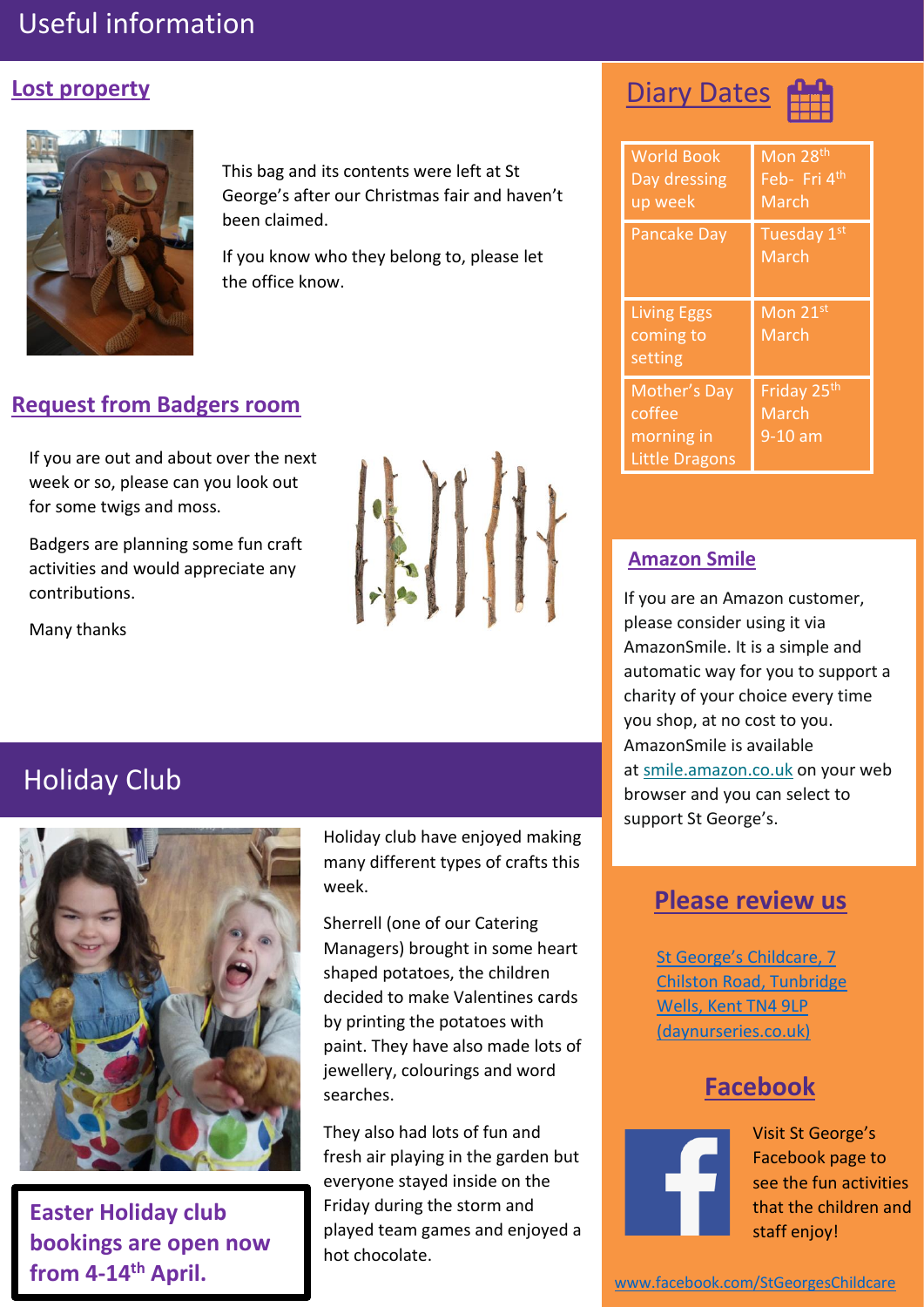

This month in Squirrels we have continued looking at different animals, including farm animals and read stories about dinosaurs.

The children have enjoyed several different types of messy play including one with oats. They used the oats as hay and the children found it fun to move the animals around and cover them with oats. A fun task has been to fill up various vehicles with different farm animals and their favourite is to fill up the tractor.

# Squirrels **Hedgehogs**

Hedgehogs have enjoyed celebrating Chinese New Year and the children have made colourful lanterns with tissue paper, stickers and sequins.

The children have tried Chinese food including spring rolls, prawn crackers, soy sauce and more.

For National Kindness Day the children made cards for all the other rooms in the nursery and it was so sweet to see them hand them out.

For Valentines Day, the children loved making cards for their Mummies and Daddies, we hope you loved them too.





# After School Club

The After School Club have ben very busy making bird feeds which they hang in the garden and allotment.

They had a 'Lego' week, and all the children made some amazing things.

The children enjoy celebrating Chinese New Year, including eating their tea with chopsticks, which was very funny making tiger masks for the 'Year of the Tiger and had fun with fortune cookies.

They also iced and decorated cakes for Valentines Day just before they broke up for half term.



# Moles



Moles have had a busy month celebrating Chinese New Year, trying new foods and doing various crafts.

We have also celebrated Valentine's Day by baking some treats to have for snack time and for National Kindness Day, they made cards for the staff and other rooms to hand out.

week and we will soon be talking about Spring. We are looking forward to celebrating World Book Day next